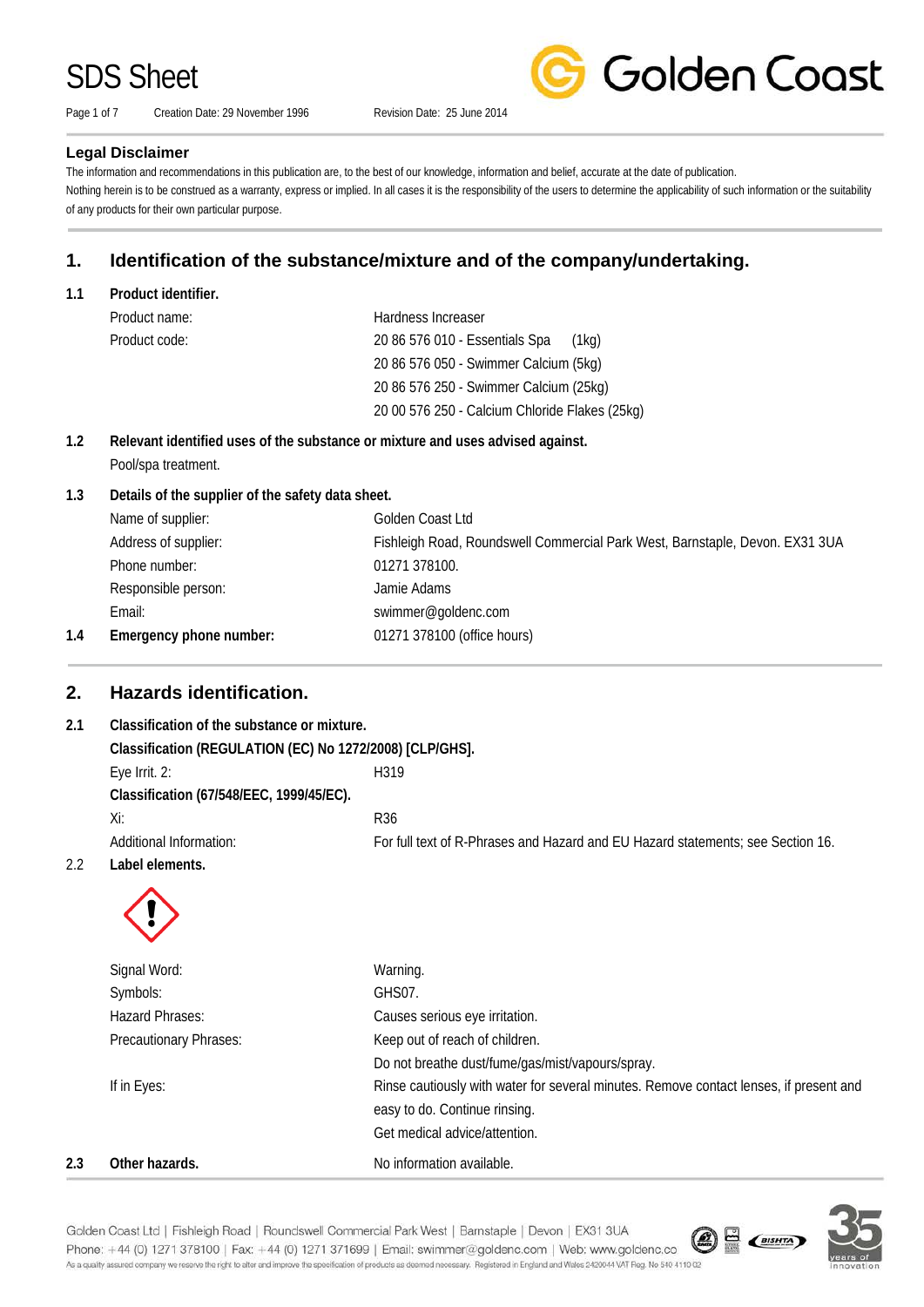Page 2 of 7 Creation Date: 29 November 1996 Revision Date: 25 June 2014



#### **Legal Disclaimer**

The information and recommendations in this publication are, to the best of our knowledge, information and belief, accurate at the date of publication.

Nothing herein is to be construed as a warranty, express or implied. In all cases it is the responsibility of the users to determine the applicability of such information or the suitability of any products for their own particular purpose.

## **3. Composition/information on ingredients.**

#### **3.1 Mixtures.**

| <b>Chemical Name</b> | Concentration | CAS        | EC        | R/H Phases* | Symbols |
|----------------------|---------------|------------|-----------|-------------|---------|
|                      |               | Number     | Number    |             |         |
| Calcium chloride     | 77%           | 10043-52-4 | 233-140-8 | H319        | GHS07   |
|                      |               |            |           | <b>R36</b>  | Xi      |

**\*** See Section 16.

## **4. First aid measures.**

#### **4.1 Description of first aid measures.**

| If Inhaled:                  | Remove victim to fresh air and keep at rest in a position comfortable for breathing.   |
|------------------------------|----------------------------------------------------------------------------------------|
| If on Skin (or hair):        | Remove/take off immediately all contaminated clothing.                                 |
|                              | Rinse skin with water/shower.                                                          |
| If in Eyes:                  | Rinse cautiously with water for several minutes. Remove contact lenses, if present and |
|                              | easy to do. Continue rinsing.                                                          |
|                              | If eye irritation persists; get medical advice/attention.                              |
| If Swallowed:                | Rinse mouth. Do NOT induce vomiting.                                                   |
| If Exposed or Concerned:     | Get medical advice/attention.                                                          |
| If Medical Advice is Needed: | Have product container or label at hand.                                               |

## **4.2 Most important symptoms and effects, both acute and delayed.**

Causes irritation.

**4.3 Indication of immediate medical attention and special treatment needed.** Treat symptomatically.

## **5. Firefighting measures.**

## **5.1 Extinguishing media.**

In Case of Fire: Use water, carbon dioxide or dry agent for extinction.

**5.2 Special hazards arising from the substance or mixture.** No information available.

### **5.3 Advice for firefighters.**

Wear protective clothing as per Section 8. Wear self contained breathing apparatus (SCBA).

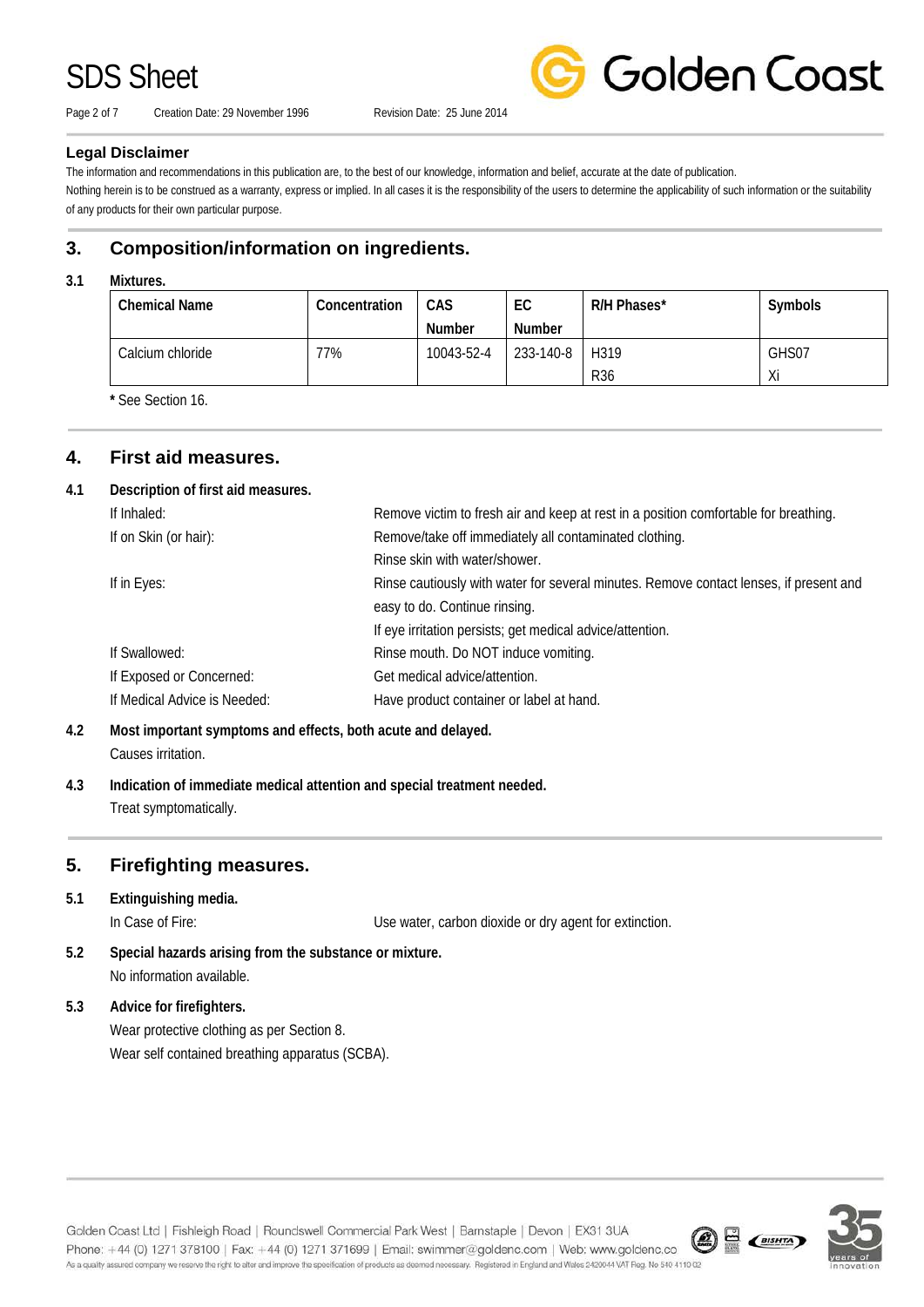Page 3 of 7 Creation Date: 29 November 1996 Revision Date: 25 June 2014



#### **Legal Disclaimer**

The information and recommendations in this publication are, to the best of our knowledge, information and belief, accurate at the date of publication. Nothing herein is to be construed as a warranty, express or implied. In all cases it is the responsibility of the users to determine the applicability of such information or the suitability of any products for their own particular purpose.

## **6. Accidental release measures.**

**6.1 Personal precautions, protective equipment and emergency procedures.**

Wear protective clothing as per Section 8. Avoid raising dust. Avoid contact with skin and eyes. Eyewash bottles should be available.

#### **6.2 Environmental precautions.**

Do not allow to enter public sewers and watercourses.

**6.3 Methods and material for containment and cleaning up.**

Collect spillage.

Sweep or shovel-up spillage and remove to a safe place.

Place in appropriate container.

Remove contaminated material to safe location for subsequent disposal.

Flush spill area with copious amounts of water.

### **6.4 Reference to other sections.**

See Section 7 & 8.

## **7. Handling and storage.**

### **7.1 Precautions for safe handling.**

Avoid contact with skin and eyes. Prevent formation of dust. Do not eat, drink or smoke when using this product. Wash thoroughly after handling. Eyewash bottles should be available.

## **7.2 Conditions for safe storage, including any incompatibilities.**

Keep away from foodstuff. Keep in cool, dry, well ventilated place. Keep only in original container. Keep container tightly closed.

## **7.3 Specific end use(s).**

No information available.



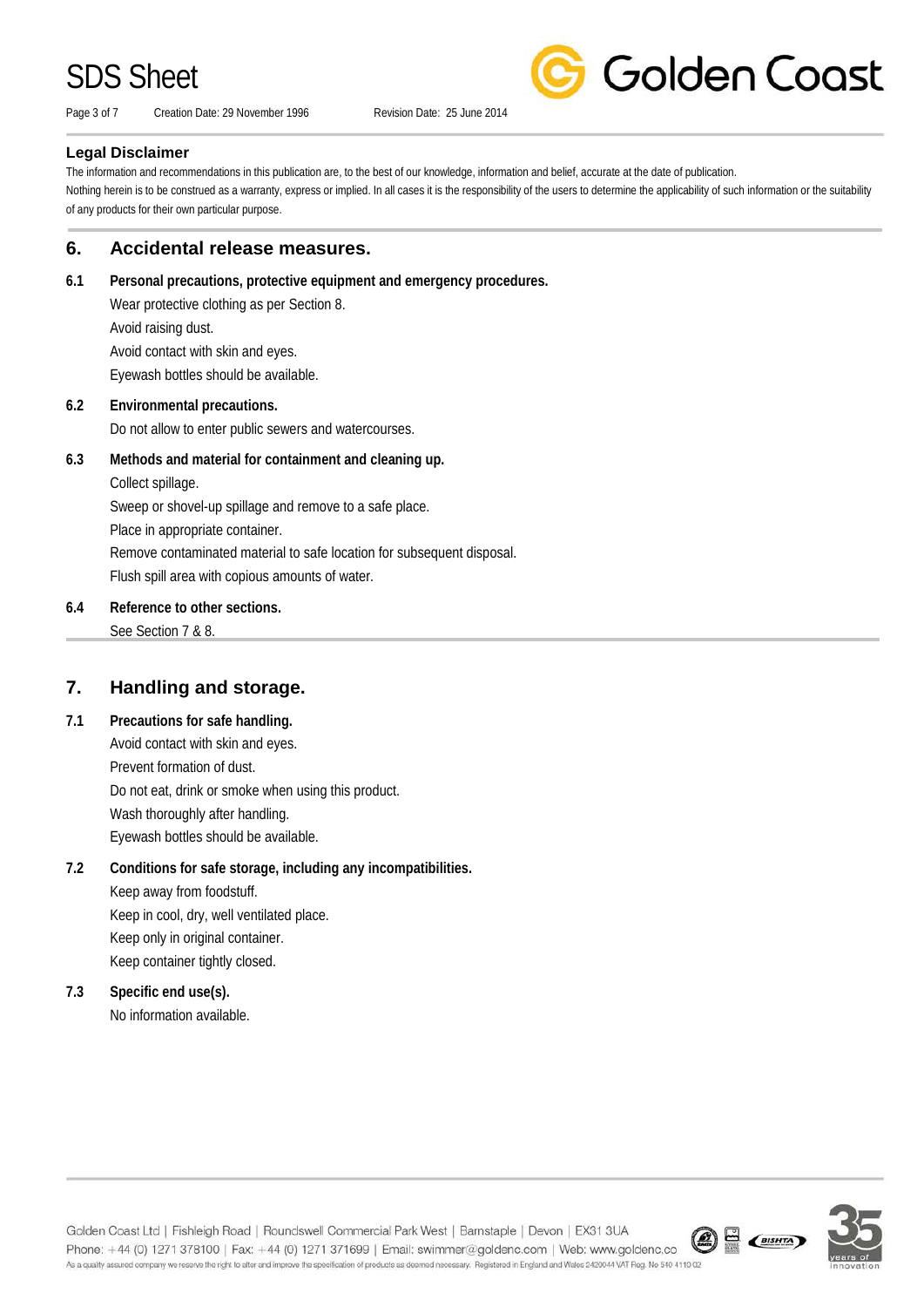Page 4 of 7 Creation Date: 29 November 1996 Revision Date: 25 June 2014

**Golden Coast** 

### **Legal Disclaimer**

The information and recommendations in this publication are, to the best of our knowledge, information and belief, accurate at the date of publication. Nothing herein is to be construed as a warranty, express or implied. In all cases it is the responsibility of the users to determine the applicability of such information or the suitability of any products for their own particular purpose.

## **8. Exposure controls/personal protection.**

#### **8.1 Control parameters.**

None assigned.

#### **8.2 Exposure controls.**

The undiluted product must not be used in a confined space without good ventilation.

### **Occupational Exposure Controls.**

In case of inadequate ventilation wear respiratory protection.

Wear safety glasses approved to standard EN166.

Wear protective gloves. The selected protective gloves have to satisfy the specifications of EU Directive 89/686/EEC and Standard EN374.

Wear apron or other light protective clothing.



## **9. Physical and chemical properties.**

### **9.1 Information on basic physical and chemical properties.**

| Odour:                                  | Perceptible odour. |
|-----------------------------------------|--------------------|
| Appearance:                             | Colourless, solid. |
| pH:                                     | Not known.         |
| Boiling point:                          | Not known.         |
| Vapour pressure:                        | Not known.         |
| Vapour density:                         | Not applicable.    |
| Melting point:                          | 29.2°C             |
| Water solubility:                       | 593 g/l            |
| Specific gravity:                       | Not known.         |
| Flash point:                            | Not applicable.    |
| Non explosive.                          |                    |
| Partition coefficient: n-octanol/water: | Not known.         |
| Evaporation rate:                       | Not known.         |
| Viscosity:                              | Not applicable.    |
|                                         |                    |

### **9.2 Other Information**

No information available.



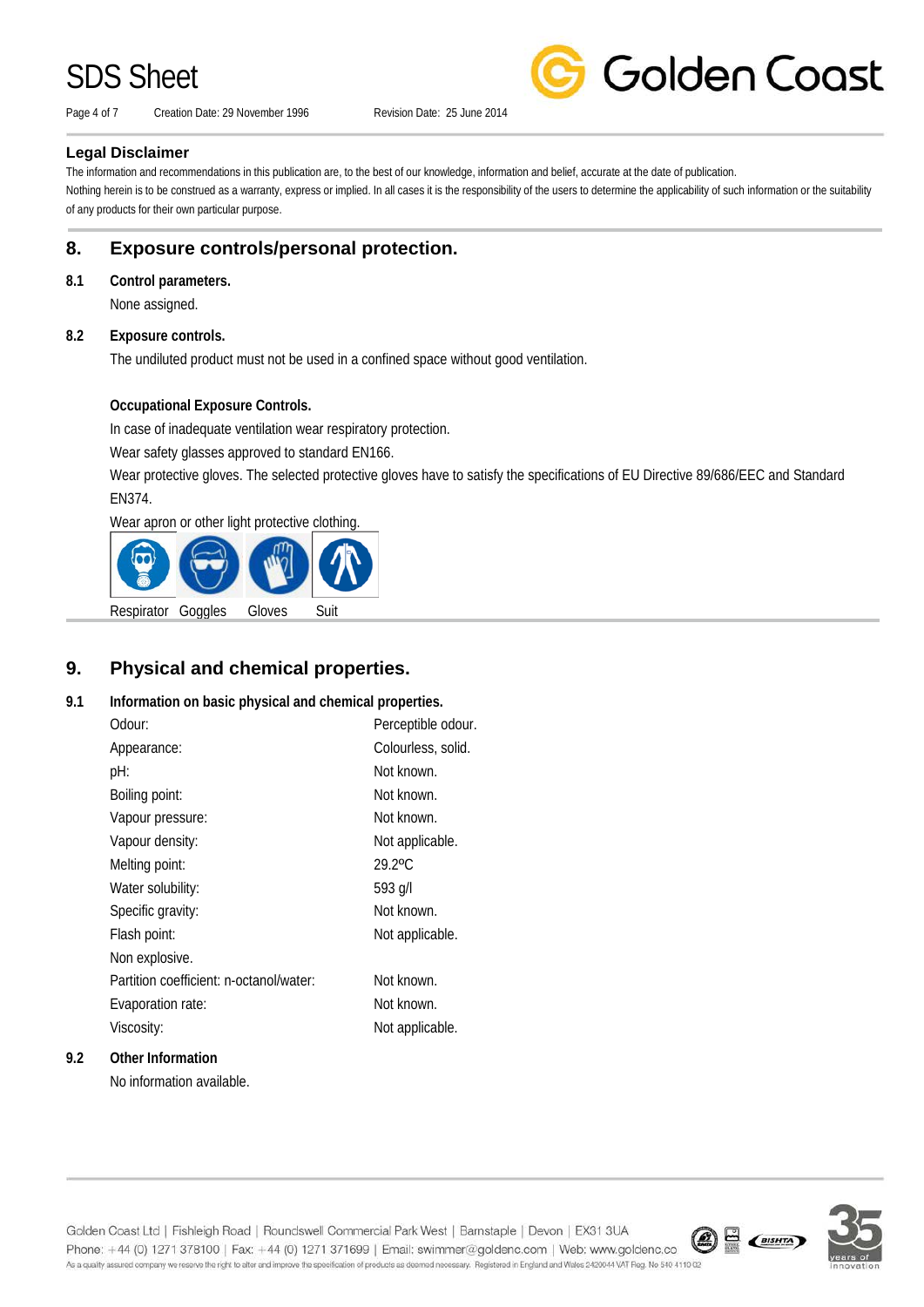Page 5 of 7 Creation Date: 29 November 1996 Revision Date: 25 June 2014



### **Legal Disclaimer**

The information and recommendations in this publication are, to the best of our knowledge, information and belief, accurate at the date of publication. Nothing herein is to be construed as a warranty, express or implied. In all cases it is the responsibility of the users to determine the applicability of such information or the suitability of any products for their own particular purpose.

## **10. Stability and reactivity.**

- **10.1 Reactivity.** No information available.
- **10.2 Chemical stability.** No decomposition if stored normally.
- **10.3 Possibility of hazardous reactions.** No information available.
- **10.4 Conditions to avoid.** Avoid formation of dust.
- **10.5 Incompatible materials.** No information available.
- **10.6 Hazardous decomposition products.** Stable under normal conditions.

## **11. Toxicological information.**

**11.1 Information on toxicological effects.**

| Inhalation:        | May cause respiratory tract irritation.                            |
|--------------------|--------------------------------------------------------------------|
|                    | May cause coughing.                                                |
| Contact with Skin: | No irritant effect.                                                |
| Contact with Eyes: | Causes severe irritation.                                          |
|                    | Causes pain.                                                       |
|                    | In cases of severe exposure, redness and swelling may develop.     |
| Ingestion:         | The ingestion of significant quantities may cause nausea/vomiting. |
| Carcinogenicity:   | No evidence of carcinogenic effects.                               |
| Teratogenicity:    | No information available.                                          |
| Mutagencitiy:      | No information available.                                          |

## **12. Ecological information.**

**12.1 Toxicity.**

No information available.

- **12.2 Persistence and degradability.** No information available.
- **12.3 Bioaccumulation potential.** No information available.
- **12.4 Mobility in soil.** No information available.

Golden Coast Ltd | Fishleigh Road | Roundswell Commercial Park West | Barnstaple | Devon | EX31 3UA  $\circledR$   $\circledR$   $\circledR$ Phone: +44 (0) 1271 378100 | Fax: +44 (0) 1271 371699 | Email: swimmer@goldenc.com | Web: www.goldenc.co As a quality assured company we reserve the right to alter and improve the specification of products as deemed necessary. Registered in England and Wales 2420044 VAT Reg. No 540 4110 02

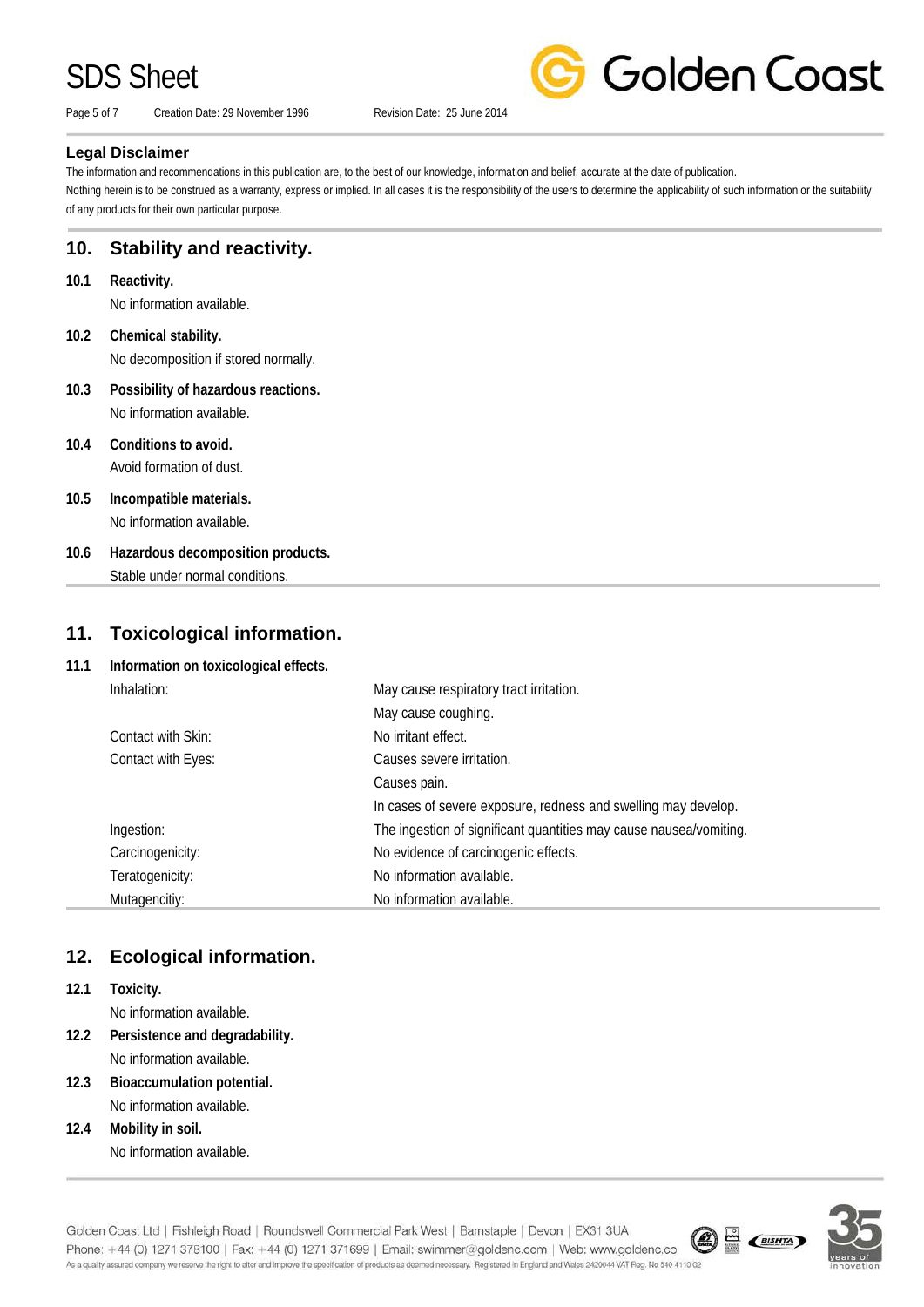Page 6 of 7 Creation Date: 29 November 1996 Revision Date: 25 June 2014



#### **Legal Disclaimer**

The information and recommendations in this publication are, to the best of our knowledge, information and belief, accurate at the date of publication. Nothing herein is to be construed as a warranty, express or implied. In all cases it is the responsibility of the users to determine the applicability of such information or the suitability of any products for their own particular purpose.

#### **12.5 Results of PBT and vPvB assessment.**

Not a PBT according to REACH Annex X111.

#### **12.6 Other adverse effects.**

Water hazard class 1 (German Regulation) (Self assessment): slightly hazardous for water.

## **13. Disposal considerations.**

#### **13.1 Waste treatment methods.**

Disposal should be in accordance with local, state or national legislation. Do not reuse empty containers without commercial cleaning or reconditioning. Do not discharge into drains or the environment, dispose to an authorised waste collection point.

Classification.

Waste Codes in accordance with the European Waste Catalogue (EWC) are origin-defined. Since this product is used in several industries, no Waste Code can be provided by the supplier. The Waste Code should be determined in arrangement with your waste disposal partner or the responsible authority.

## **14. Transport information.**

- **14.1 UN number.**
- **14.2 UN proper shipping name.** N/A
- **14.3 Transport hazard class(es).**
- **14.4 Packing group.**
- **14.5 Environmental hazards.** Clean up even minor leaks or spills if possible without unnecessary risk.
- **14.6 Special precautions for user.** See Section 7.
- **14.7 Transport in bulk according to annex II of MARPOL 73/78 and the IBC code.** Not applicable.